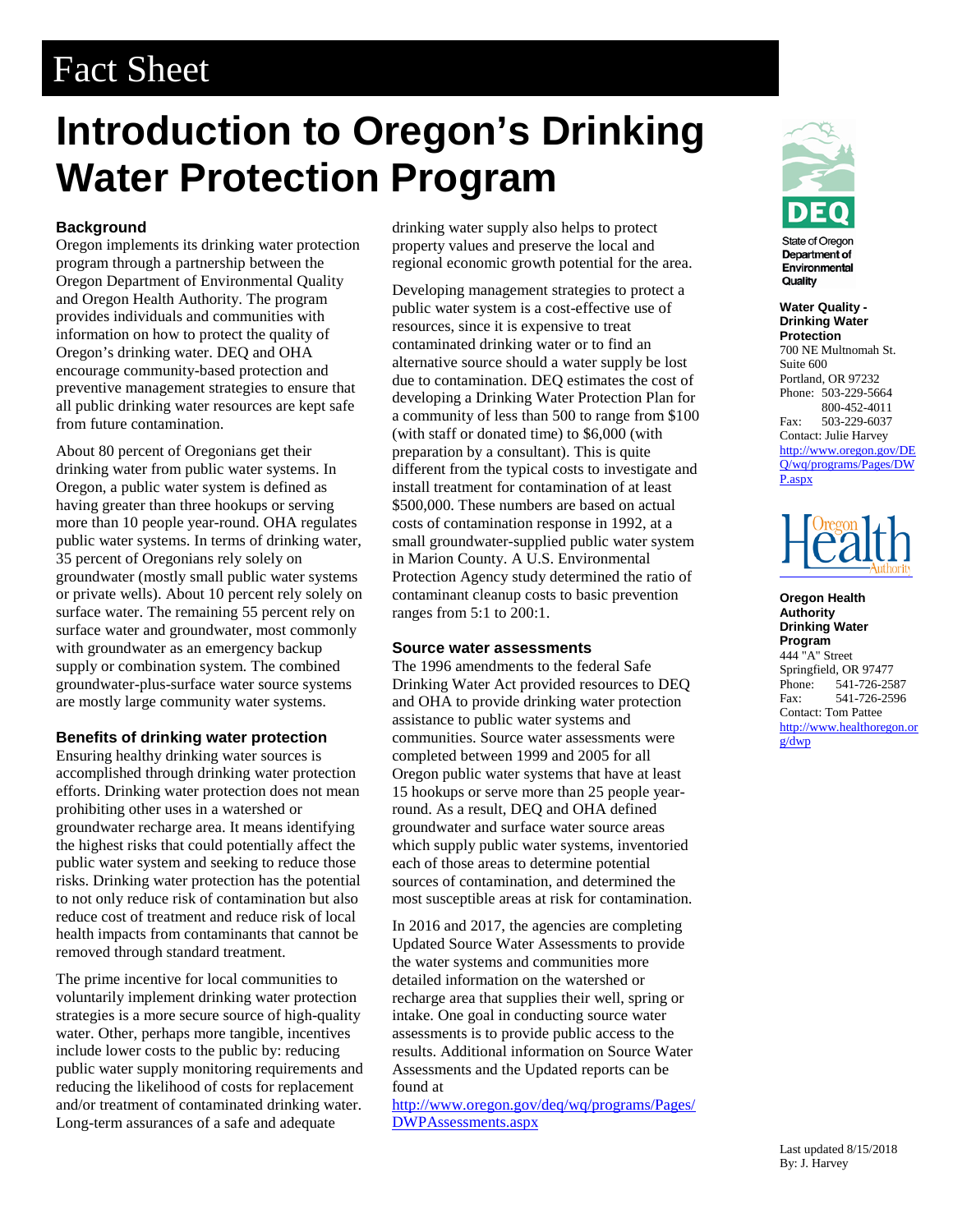DEQ and OHA have a combined drinking water protection database which includes much data about the location, delineation, inventory, sensitivity analysis and susceptibility analysis for each source assessed. This database serves as a repository for drinking water source data that's available to local governments, planners, state and federal agencies, consultants, communities and the general public. Data and other information about these source water assessments are available on the assessments page listed above and at

### [http://www.oregon.gov/deq/wq/programs/Pages/](http://www.oregon.gov/deq/wq/programs/Pages/DWP-Maps.aspx) [DWP-Maps.aspx](http://www.oregon.gov/deq/wq/programs/Pages/DWP-Maps.aspx)

As a result of the assessments, communities already have both a detailed map of where their water comes from and a list of the potential contaminant sources (natural and man-made) that may affect water quality*.* The assessments identify potential sources of contamination from both non-point and point sources. Individual communities can use the results to voluntarily develop strategies to protect the source area. The assessment report information allows communities to focus limited resources on higher-risk areas within a watershed or recharge zones for wells.

#### **Helping communities protect their drinking water**

Using assessment results, members of the local community, local businesses or the water system can develop strategies to reduce contamination risks from those sources. Some strategies for protection can be implemented right away; others may require forming a "Drinking Water Protection Team" to develop an action plan. DEQ and OHA can provide technical assistance in drinking water protection strategy development and implementation. Management options implemented to reduce risk are highly individualized and should be developed by communities to meet their specific needs. Cooperative decision making by public officials, water systems, public interest groups, business, agriculture and individual citizens can create a powerful, long-lasting partnership that encourages implementation and public acceptance of drinking water protection.

DEQ and OHA also can provide technical assistance to communities. Other agencies will also be involved in providing technical assistance as protection strategies or plans are developed. For example, on farm lands, the Oregon Department of Agriculture provides assistance under Senate Bill 1010. In developing recommendations for protecting drinking water

source areas, DEQ and OHA seek to maximize use of existing programs in Oregon such as pollution prevention technical assistance (DEQ), sanitary survey results (OHA), household hazardous waste collection (DEQ), agricultural water quality protection (ODA), water conservation education (Oregon Water Resources Department), and rural water quality outreach (OSU Extension Service.).

Protecting a community's drinking water supply can also encourage all stakeholders to participate in an issue which directly affects everyone in that community. This often leads to more public involvement in other significant local decisions concerning future livability issues, such as landuse planning. In communities already developing and implementing Drinking Water Protection Plans, the process has brought many diverse interests together on a common goal and strengthened local rural and urban relationships.

## **Oregon drinking water protection strategies**

Implementation of a successful drinking water protection program at the state level involves several key elements.

Most importantly, it's essential to have consensus on the need for drinking water protection. Oregon state agencies must work together to recognize the importance of protecting these source areas and be strong partners with local communities committed to ensuring their citizens safe drinking water.

A second key element is to develop a long-term strategic plan for source water protection that ensures progress toward achieving the greatest level of public health protection, with a realistic understanding of the number of staff and agency resources available for the program.

Lastly, to ensure accountability, it's important to develop performance measures that determine whether the program is using limited resources in the most effective way. Oregon's benchmarks play a role in this, as well as EPA's national goals and measures.

To effectively promote and accomplish drinking water protection, it's important that public water system operators and local community officials are actively engaged in land management issues in their source areas. Source Water Assessments provide communities with a discrete area to focus on protecting. The assessments are designed to produce a map of the areas most vulnerable to contamination for a public water system. DEQ seeks to share this information